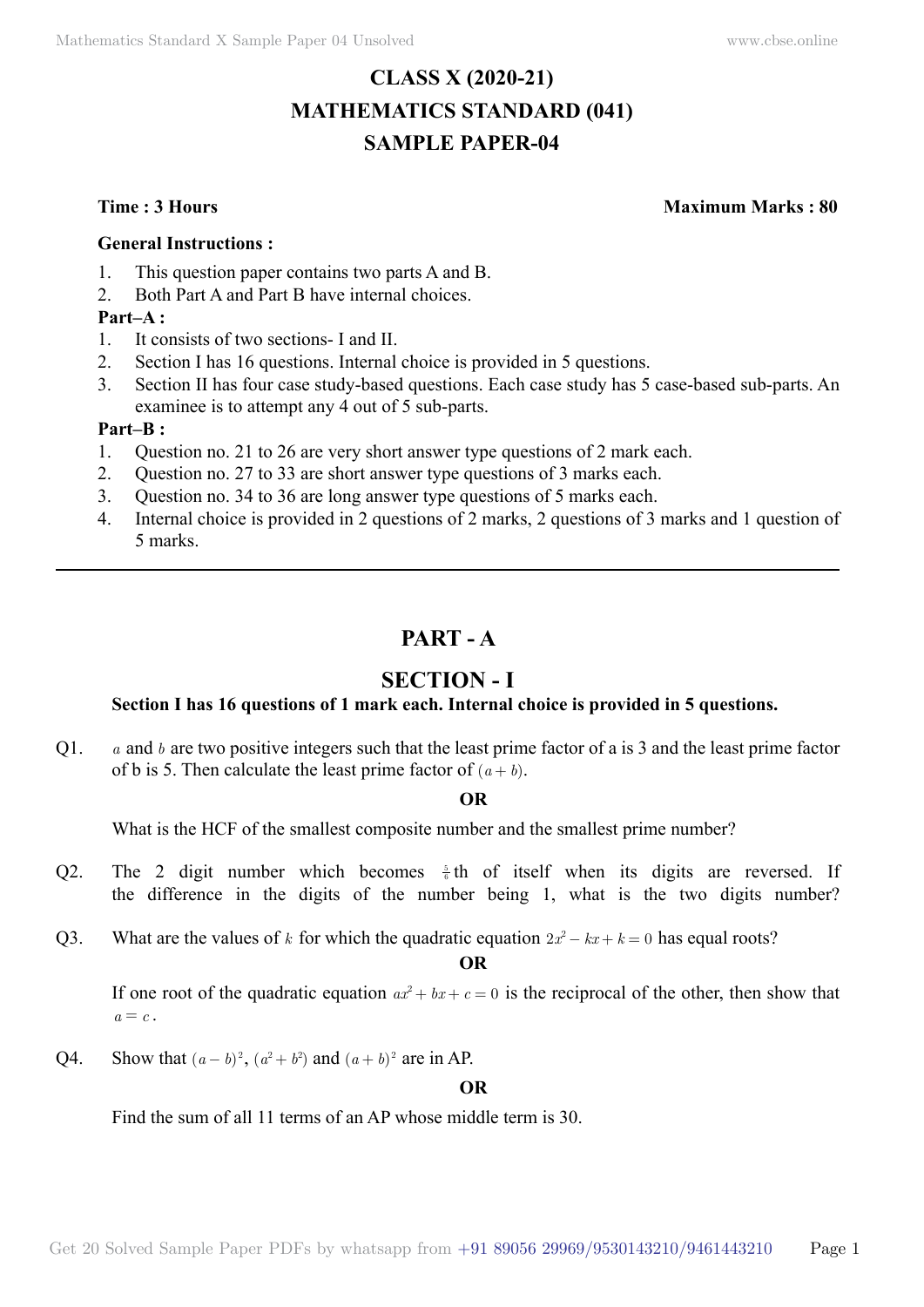- Q5. In T*ABC* , *AB* = 6 3 cm, *AC* = 12 cm and *BC* = 6 cm, then +*B* = .................. .
- Q6. In given figure *DE* || *BC*. If  $AD = 3c$ ,  $DB = 4c$  cm and  $AE = 6$  cm then find *EC*.



- Q7. The value of the  $(\tan^2 60^\circ + \sin^2 45^\circ)$  is ..........
- Q8. Evaluate  $\sin^2 60^\circ 2 \tan 45^\circ \cos^2 30^\circ$
- Q9. In the given figure, *AB* is a 6 m high pole and *DC* is a ladder inclined at an angle of  $60^{\circ}$  to the horizontal and reaches up to point *D* of pole. If  $AD = 2.54$  m, find the length of ladder. (use  $\sqrt{3} = 1.73$ )



 **O**

A ladder, leaning against a wall, makes an angle of  $60^{\circ}$  with the horizontal. If the foot of the ladder is 2.5 m away from the wall, find the length of the ladder.

Q10. In figure, *PA* and *PB* are tangents to the circle with centre *O* such that  $\angle APB = 50^\circ$ . Write the measure of  $\angle$  *OAB*.

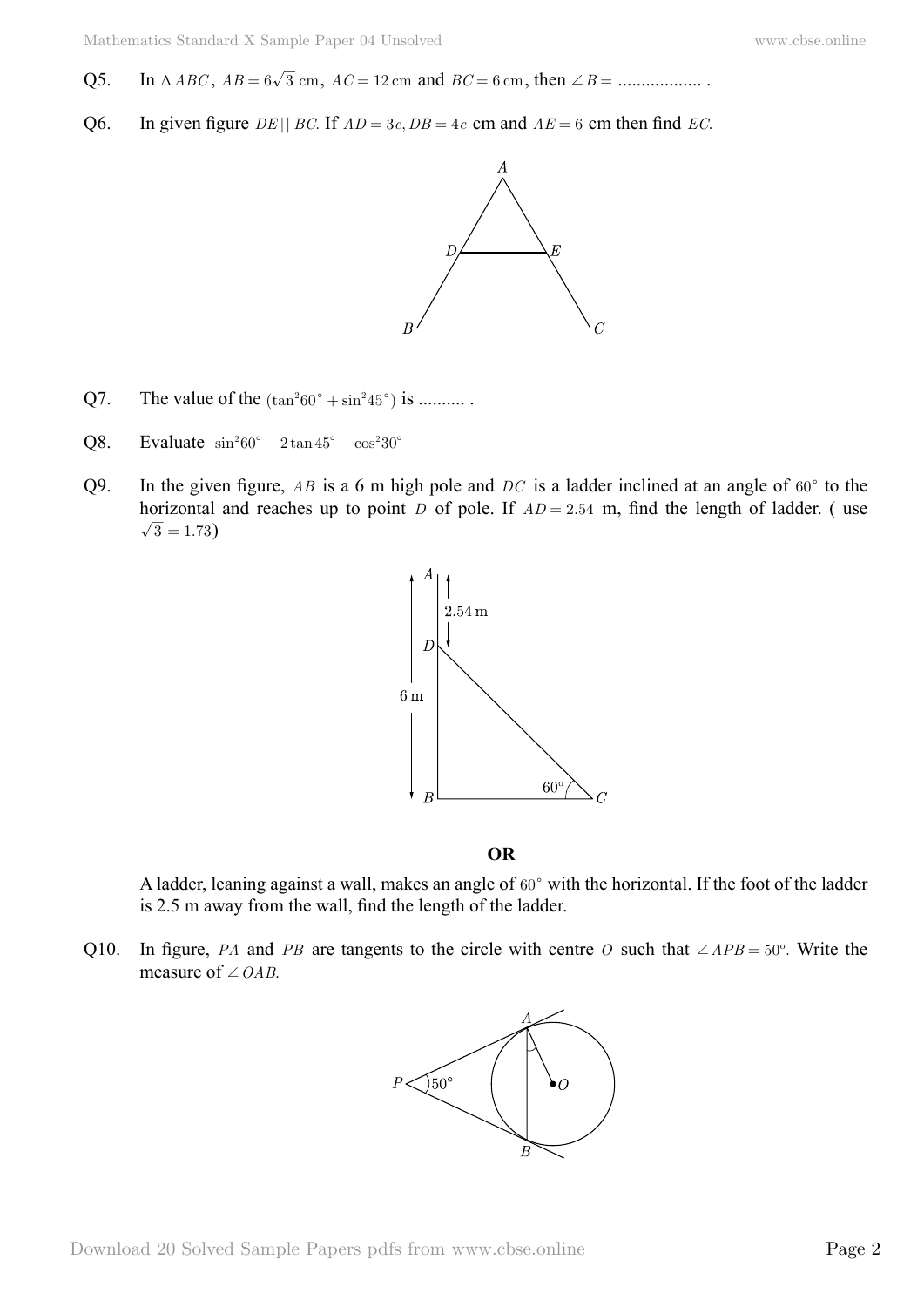Q11. In the given figure, *PQ* and *PR* are tangents to the circle with centre *O* such that  $\angle QPR = 50^\circ$ . Then find  $\angle OQR$ .



Q12. If the circumference of a circle increases from  $4\pi$  to  $8\pi$ , then what about its area ?

 **O**

If the radius of the circle is 6 cm and the length of an arc 12 cm. Find the area of the sector.

- Q13. A rectangular sheet paper 40 cm  $\times$  22 cm is rolled to form a hollow cylinder of height 40 cm. Find the radius of the cylinder.
- Q14. The radius of sphere is *r* cm. It is divided into two equal parts. Find the whole surface of two parts.
- Q15. Consider the following distribution :

| Marks Obtained                        | 0 or more   10 or more   20 or more   30 or more   40 or more   50 or more |  |    |          |
|---------------------------------------|----------------------------------------------------------------------------|--|----|----------|
| Number of students $\vert 63 \rangle$ | 58                                                                         |  | 48 | $4'_{-}$ |

(i) Calculate the frequency of the class 30 - 40.

(ii) Calculate the class mark of the class 10 - 25.

Q16. For finding the popular size of readymade garments, which central tendency is used?

# **Section II**

### **Case study-based questions are compulsory. Attempt any 4 sub parts from each question. Each question carries 1 mark.**

Q17. Lavanya throws a ball upwards, from a rooftop, which is 20 m above from ground. It will reach a maximum height and then fall back to the ground. The height of the ball from the ground at time *t* is *h*, which is given by  $h = -4t^2 + 16t + 20$ .

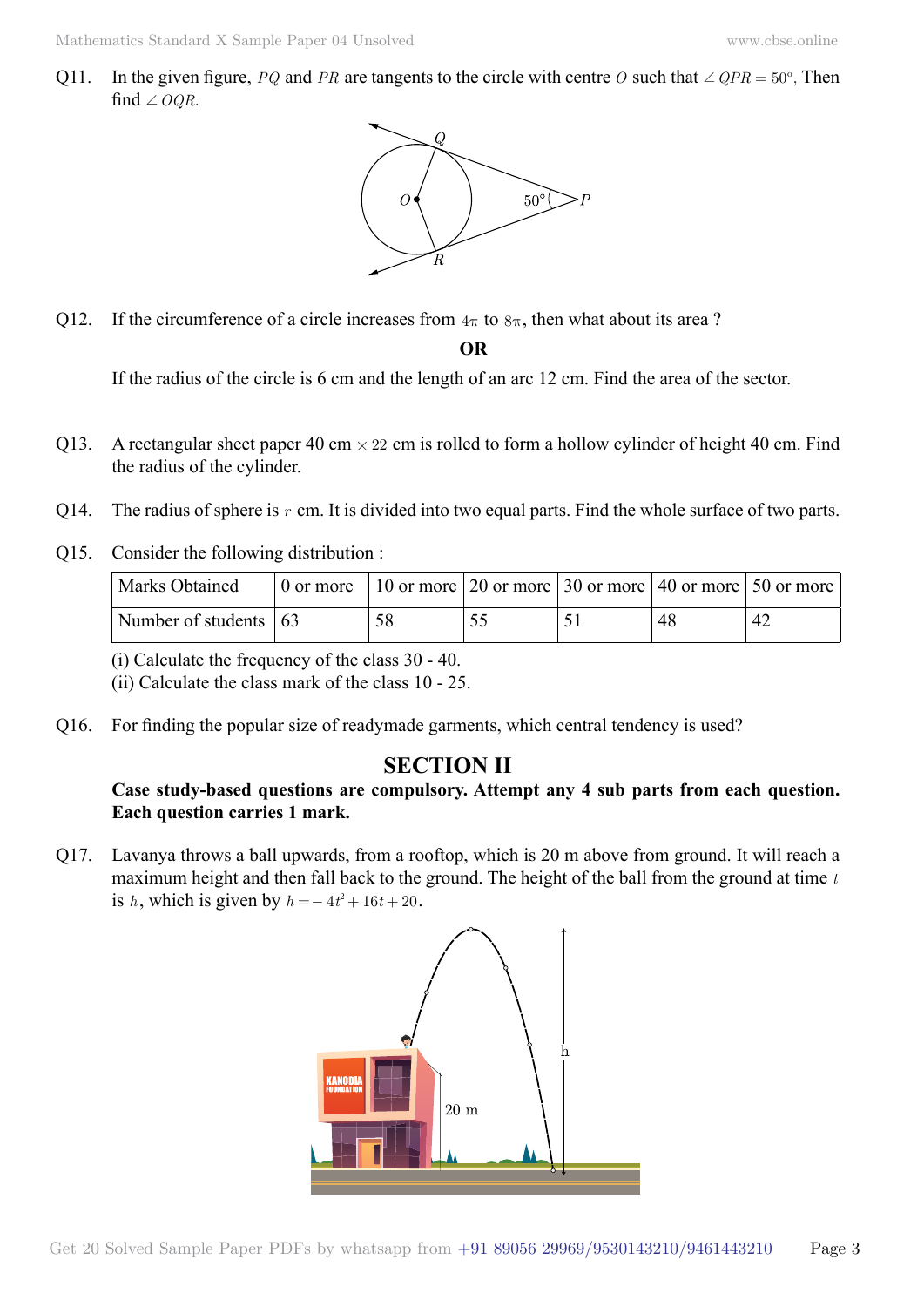| (i)  | What is the height reached by the ball after 1 second?                                    |                       |  |  |  |  |  |
|------|-------------------------------------------------------------------------------------------|-----------------------|--|--|--|--|--|
|      | (a) 64 m                                                                                  | (b) $128 \text{ m}$   |  |  |  |  |  |
|      | $(c)$ 32 m                                                                                | $(d)$ 20 m            |  |  |  |  |  |
| (ii) | What is the maximum height reached by the ball?                                           |                       |  |  |  |  |  |
|      | (a) 54 m                                                                                  | (b) $44 \text{ m}$    |  |  |  |  |  |
|      | $(c)$ 36 m                                                                                | $(d)$ 18 m            |  |  |  |  |  |
|      | (iii) How long will the ball take to hit the ground?                                      |                       |  |  |  |  |  |
|      | $(a)$ 4 seconds                                                                           | $(b)$ 3 seconds       |  |  |  |  |  |
|      | $(c)$ 5 seconds                                                                           | $(d) 6$ seconds       |  |  |  |  |  |
|      | <b>(iv)</b> What are the two possible times to reach the ball at the same height of 32 m? |                       |  |  |  |  |  |
|      | (a) 1 and 3 seconds                                                                       | (b) 1 and 4 seconds   |  |  |  |  |  |
|      | (c) 1 and 2 seconds                                                                       | $(d) 1$ and 5 seconds |  |  |  |  |  |
| (v)  | Where is the ball after 5 seconds?                                                        |                       |  |  |  |  |  |
|      | (a) at the ground                                                                         | (b) rebounds          |  |  |  |  |  |
|      | (c) at highest point                                                                      | (d) fall back         |  |  |  |  |  |
|      |                                                                                           |                       |  |  |  |  |  |

Q18. To conduct sports day activities, in a rectangular shaped school ground *ABCD* , lines have been drawn with chalk powder at a distance of 1 m each. 100 flower pots have been placed at a distance of 1 m from each other along AB, as shown in figure. Nishtha runs  $\frac{1}{4}$  th the distance AB on the 2nd line and posts a green flag. Suman runs  $\frac{1}{5}$  th the distance *AB* on the 8th line and posts a red flag.



Download 20 Solved Sample Papers pdfs from [www.cbse.online](http://www.cbse.online) Page 4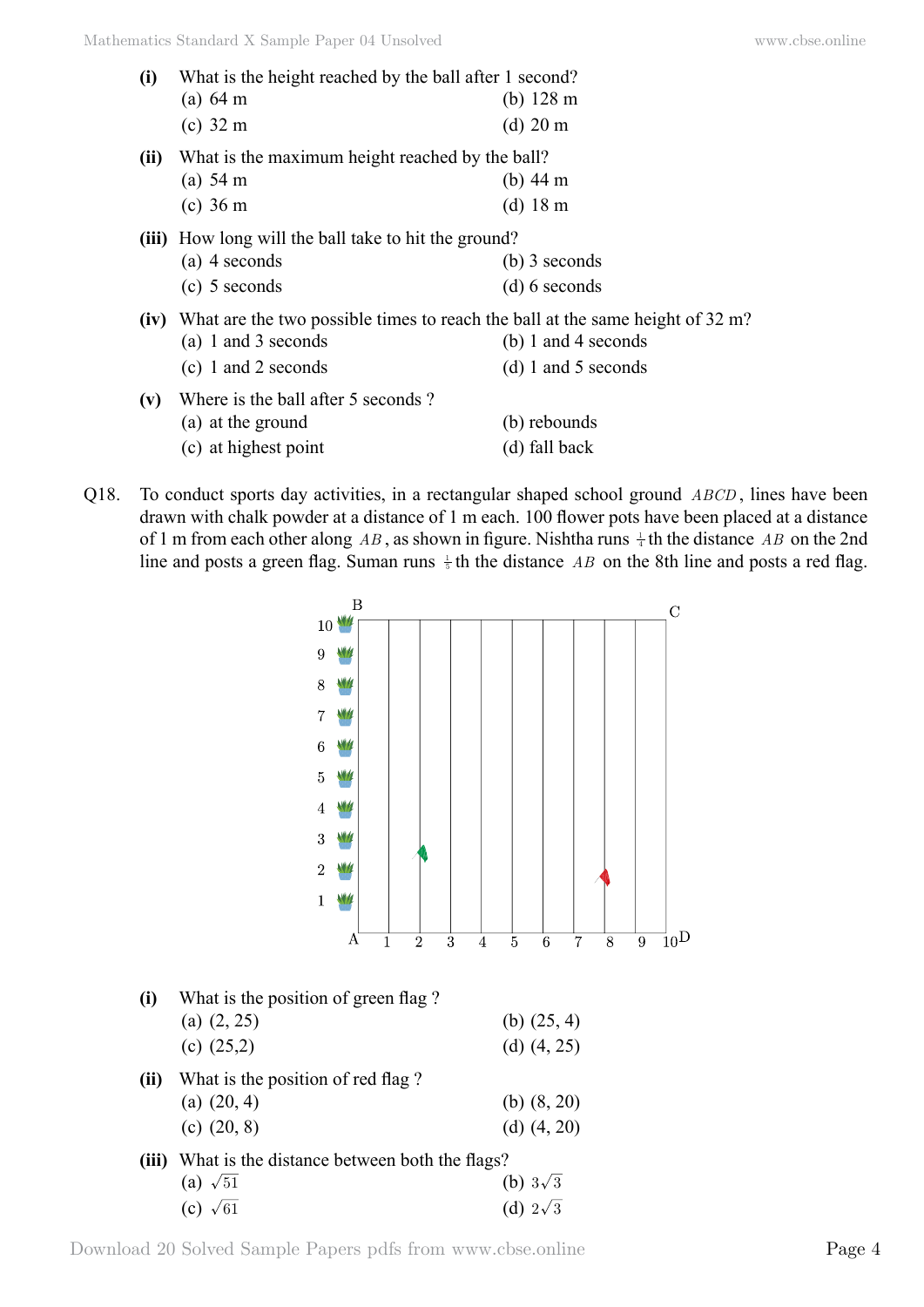- **(iv)** What is the distance of red flag from point *A* ? (a)  $4\sqrt{29}$  (b)  $2\sqrt{29}$ (c)  $8\sqrt{15}$  (d)  $16\sqrt{3}$
- **(v)** If Rakhi has to post a blue flag exactly halfway between the line segment joining the two flags, where should she post her flag?

| (a) $(20, 4)$ | (b) $(22.5, 5)$ |
|---------------|-----------------|
| (c) $(4, 20)$ | (d) $(5, 22.5)$ |

Q19. Navy officer Mr. Colin is tasked with planning a coup on the enemy at a certain date. Currently he is inspecting the area standing on top of the cliff. Agent Dev is on a chopper in the sky. When Mr. Colin looks down below the cliff towards the sea, he has Bhawani and Amar in boats positioned to get a good vantage point. Bhawani boat is behind the Amar boat.



Following angle have been measured :

From Colin to Bhawani: 30°

From Dev to Colin  $\cdot$  60 $\degree$ 

From Amar to Colin :  $60^\circ$ 

**(i)** Which of the following is a pair of angle of elevation?

$$
\begin{array}{ll}\n\textbf{(a)} & (\angle a, \angle e) \\
\textbf{(b)} & (\angle b, \angle e) \\
\textbf{(c)} & \textbf{(d)}\n\end{array}
$$

(c) 
$$
(\angle c, \angle d)
$$
 (d)  $(\angle a, \angle f)$ 

**(ii)** Which of the following is a pair of angle of depression?

| (a) $(\angle a, \angle e)$ | (b) $(\angle b, \angle e)$ |
|----------------------------|----------------------------|
| (c) $(\angle c, \angle d)$ | (d) $(\angle a, \angle f)$ |

(iii) If angle of elevation of Amar to Colin is 60°, what is the distance of Amar boat from the base of hill ?

| (a) $\frac{\sqrt{3}h}{2}$ | (b) $\frac{h}{\sqrt{3}}$ |
|---------------------------|--------------------------|
| (c) $\frac{2h}{\sqrt{3}}$ | (d) $\sqrt{3}h$          |

**(iv)** If angle of depression of Colin to Bhawani is 30°, what is the distance of Amar boat from the Bhawani boat?

| (a) $\frac{\sqrt{3}h}{2}$ | (b) $\frac{h}{\sqrt{3}}$ |
|---------------------------|--------------------------|
| (c) $\frac{2h}{\sqrt{3}}$ | (d) $\sqrt{3}h$          |

### (v) If angle of depression of Dev to Colin is  $60^\circ$ , what is the height of Dev from base of hill ?

- (a) *h* (b) 2*h*
- (c)  $3h$  (d)  $4h$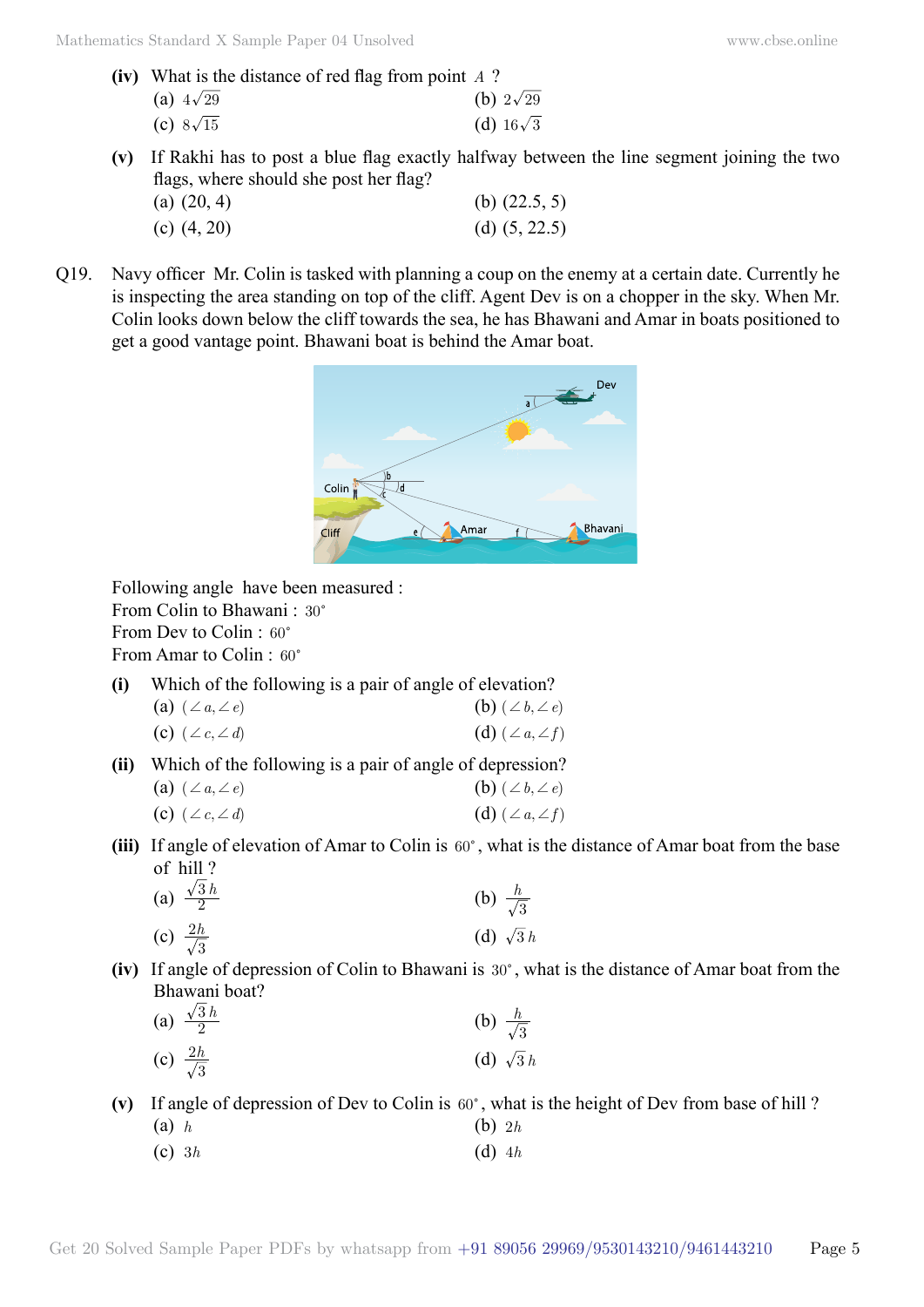Q20. A game at a stall in new year carnival involves spinning a wheel first as a first step to complete the game with certain rules. If the wheel stops at a particular number, then the player is allowed to roll a 6 faced unbiased dice.

#### **Rules of Game:**

1. If the wheel stops at a particular number, then the player is allowed to roll a unbiased dice.

2. If the wheel stops at any other number, player get to try again and only one extra try allowed.

If player reach the next stage and roll a dice, he may get a prize depending on the number on dice.



**(i)** What is the probability of getting an even number on the wheel?

| (a) $\frac{1}{4}$ | (b) $\frac{1}{2}$  |
|-------------------|--------------------|
| (c) $\frac{1}{8}$ | (d) $\frac{1}{16}$ |

**(ii)** If getting an odd number on the wheel allows a player to roll the die, then what is the probability of his rolling the die ?

| (a) $\frac{1}{4}$ | (b) $\frac{1}{2}$  |
|-------------------|--------------------|
| (c) $\frac{1}{8}$ | (d) $\frac{1}{16}$ |

**(iii)** If the player is allowed to roll the dice and getting a number greater than 4 entitles him to get prize, what is the probability of his winning the prize?

| (a) $\frac{3}{4}$ | (b) $\frac{1}{6}$ |
|-------------------|-------------------|
| (c) $\frac{1}{3}$ | (d) $\frac{2}{3}$ |

**(iv)** If getting a square number on the wheel allows a player to roll the dice, then what is the probability of his rolling the dice ?

| (a) $\frac{1}{4}$ | (b) $\frac{1}{2}$ |
|-------------------|-------------------|
| (c) $\frac{1}{3}$ | (d) $\frac{2}{3}$ |

**(v)** If the player is allowed to roll the die and getting a prime number on die entitles him to get prize, then what is the probability of his winning the prize?

| (a) $\frac{1}{4}$ |  | (b) $\frac{1}{2}$ |
|-------------------|--|-------------------|
| (c) $\frac{1}{3}$ |  | (d) $\frac{1}{6}$ |

## **Part - B**

### **All questions are compulsory. In case of internal choices, attempt anyone.**

Q21. Explain whether  $3 \times 12 \times 101 + 4$  is a prime number or a composite number.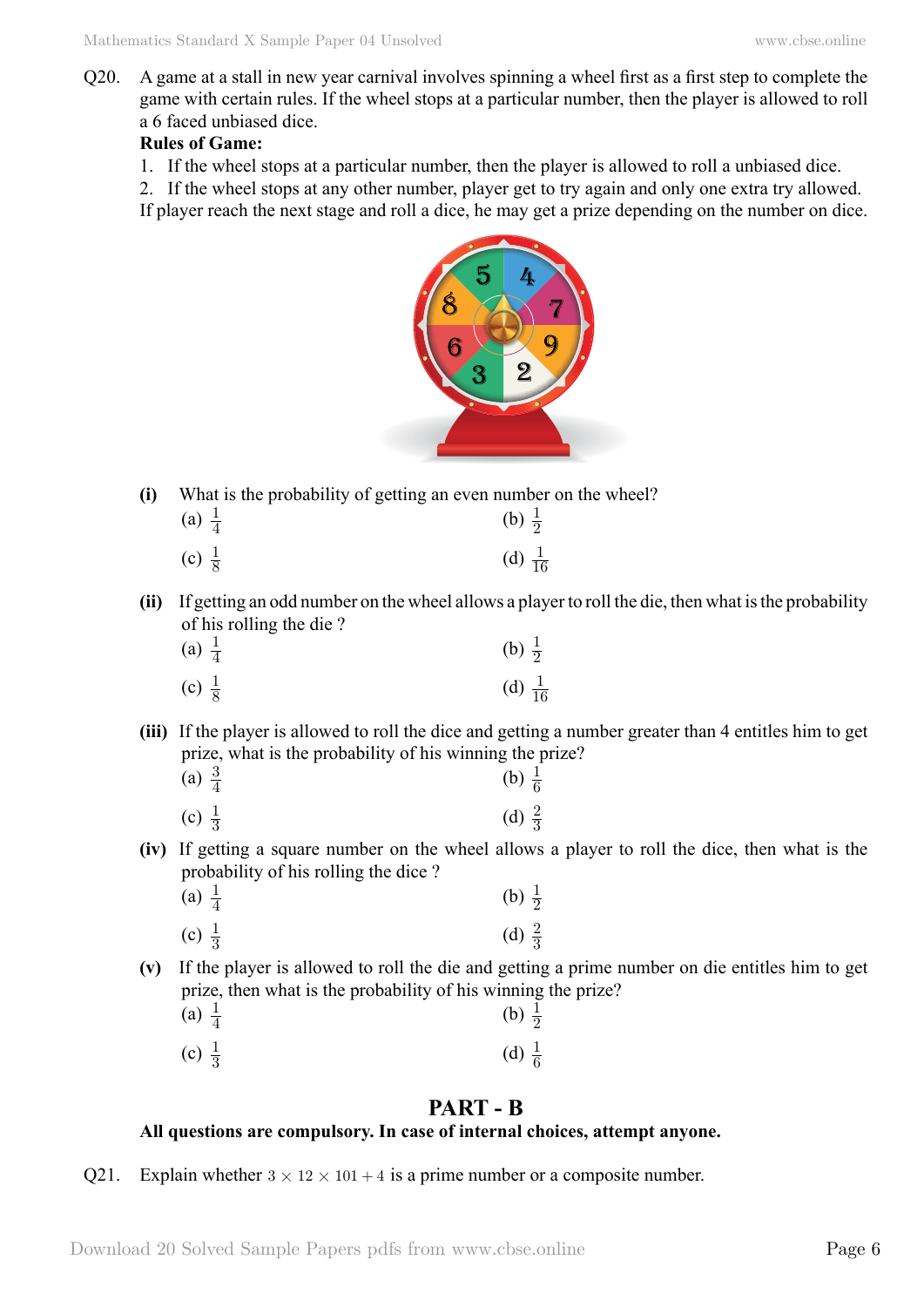Q22. In the given figure, *G* is the mid-point of the side *PQ* of  $\triangle PQR$  and *GH* || *QR*. Prove that *H* is the mid-point of the side *PR* or the triangle *PQR*.



- Q23. If  $A(4,3)$ ,  $B(-1, y)$ , and  $C(3, 4)$  are the vertices of a right triangle *ABC*, right angled at *A*, then find the value of  $y$ .
- Q24. If  $\sin \theta \cos \theta = \frac{1}{2}$ , then find the value of  $\sin \theta + \cos \theta$ .
- Q25. A sphere of maximum volume is cut out from a solid hemisphere of radius 6 cm. Find the volume of the cut out sphere.

 **O**

If the total surface area of a solid hemisphere is 462 cm<sup>2</sup>, find its volume. Use  $\pi = \frac{22}{7}$ 

Q26. The data regarding marks obtained by 48 students of a class in a class test is given below. Calculate the modal marks of students.

| <b>Marks</b><br>obtained        | $0 - 5$ | $5 - 10$ | $10 - 15$ | $ 15-20 $ |  | $\vert 20 - 25 \vert 25 - 30 \vert 30 - 35 \vert 35 - 40 \vert$ | $40-45$ | $45 - 50$ |
|---------------------------------|---------|----------|-----------|-----------|--|-----------------------------------------------------------------|---------|-----------|
| Number<br>$\circ$ f<br>students |         | U        |           |           |  | 25                                                              |         |           |

 **O**

Find the value of  $\lambda$ , if the mode of the following data is 20: 15, 20, 25, 18, 13, 15, 25, 15, 18, 17, 20, 25, 20, λ , 18.

- Q27. The HCF of 65 and 117 is expressible in the form 65*m*–117. Find the value of *m*. Also find the LCM of 65 and 117 using prime factorization method.
- Q28. In the figure below *ABCDE* is a pentagon with *BE* || *CD* and *BC* || *DE*. *BC* is perpendicular to *DC*. If the perimeter of *ABCDE* is 21 cm, find the values of *x* and *y* .

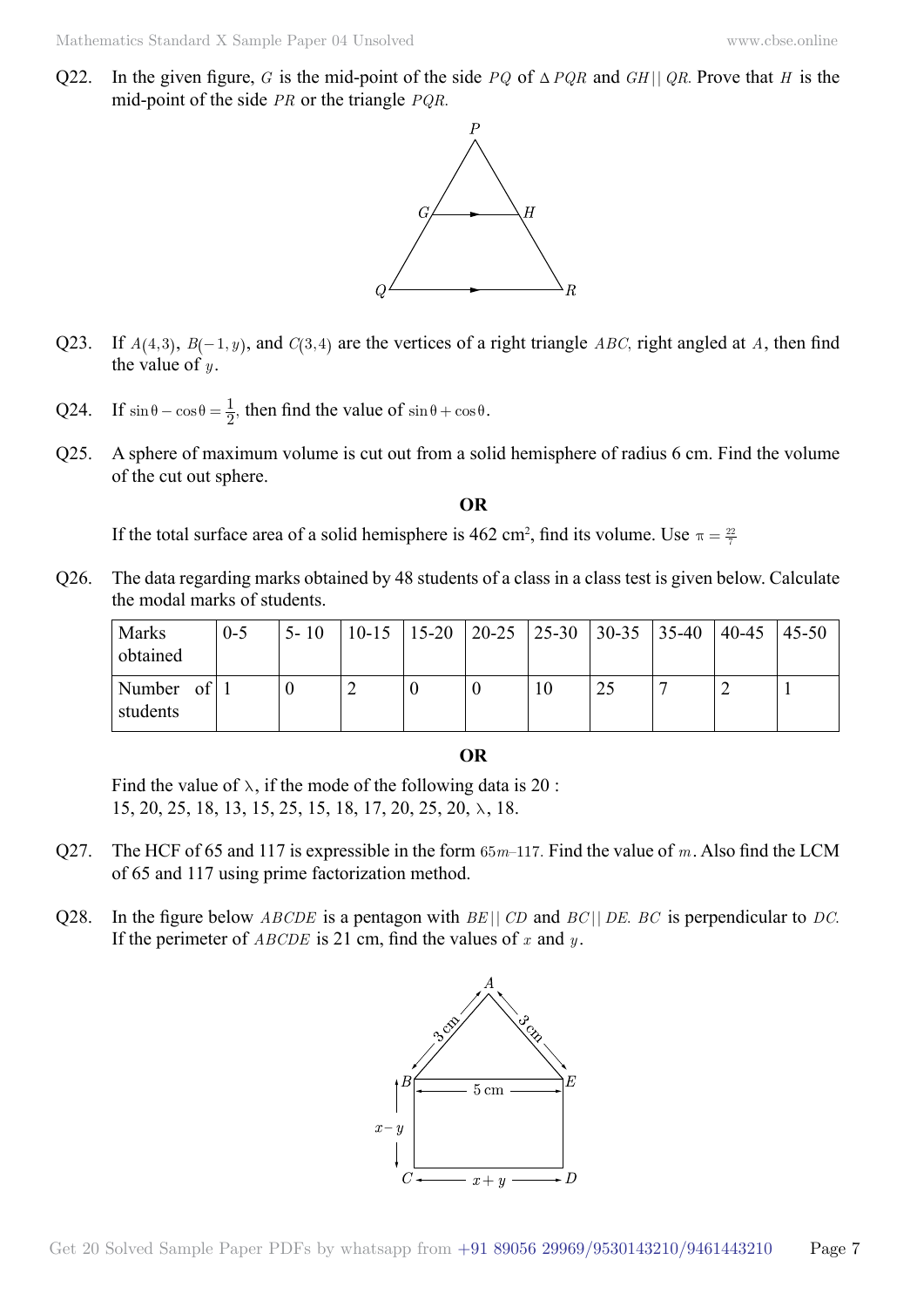Solve for *x* and *y* :  $x+1$  *y* 2 1  $\frac{+1}{2} + \frac{y-1}{3} = 9$ ;  $\frac{x-1}{3} + \frac{y+1}{2} = 8$ . 1  $\frac{-1}{3} + \frac{y+1}{2} = 8$ 

Q29. If the sum of the first *n* terms of an AP is  $\frac{1}{2}[3n^2 + 7n]$ , then find its  $n^{th}$  term. Hence write its 20<sup>th</sup> term.  **O**

In an AP, if the  $12^{th}$  term is  $-13$  and the sum of its first four terms is 24, find the sum of its first ten terms.

Q30. In the given figure,  $\triangle ABC$  and  $\triangle ABC$  and  $\triangle DBC$  are on the same base *BC*. *AD* and *BC* intersect at *O*. Prove that  $\frac{ar(\Delta HBC)}{ar(\Delta DBC)}$  $ar(\Delta ABC)$  $\Delta$  $\Delta$  $\overline{\mathcal{K}}$  $\overline{\mathcal{L}}$  $\frac{\partial}{\partial t} = \frac{AO}{DO}.$ 



- Q31. Prove that :  $\frac{\text{cos}\theta}{\text{cosec}}$ cosec cosec cosec  $1 \csc \theta + 1$  $^{2}$  $\theta$   $^{2}$ θ θ θ  $\frac{e^2\theta}{-1} - \frac{\csc^2\theta}{\csc\theta + 1} = 2\sec^2\theta$
- Q32. In figure, *O* is the centre of a circle. *PT* are tangents to the circle from an external point *P*. If  $\angle TPQ = 70^{\circ}$ , find  $\angle TRQ$ .



- Q33. Draw a circle of radius 3 cm. From a point *P*, 7 cm away from centre draw two tangents to the circle. Measure the length of each tangent.
- Q34. Find the values of *k* for which the equation  $(3k+1)^2 + 2(k+1)x + 1$  has equal roots. Also find the roots.
- Q35. Three semicircles each of diameter 3 cm, a circle of diameter 4.5 cm and a semicircle of radius 4.5 cm are drawn in the given figure. Find the area of the shaded region.